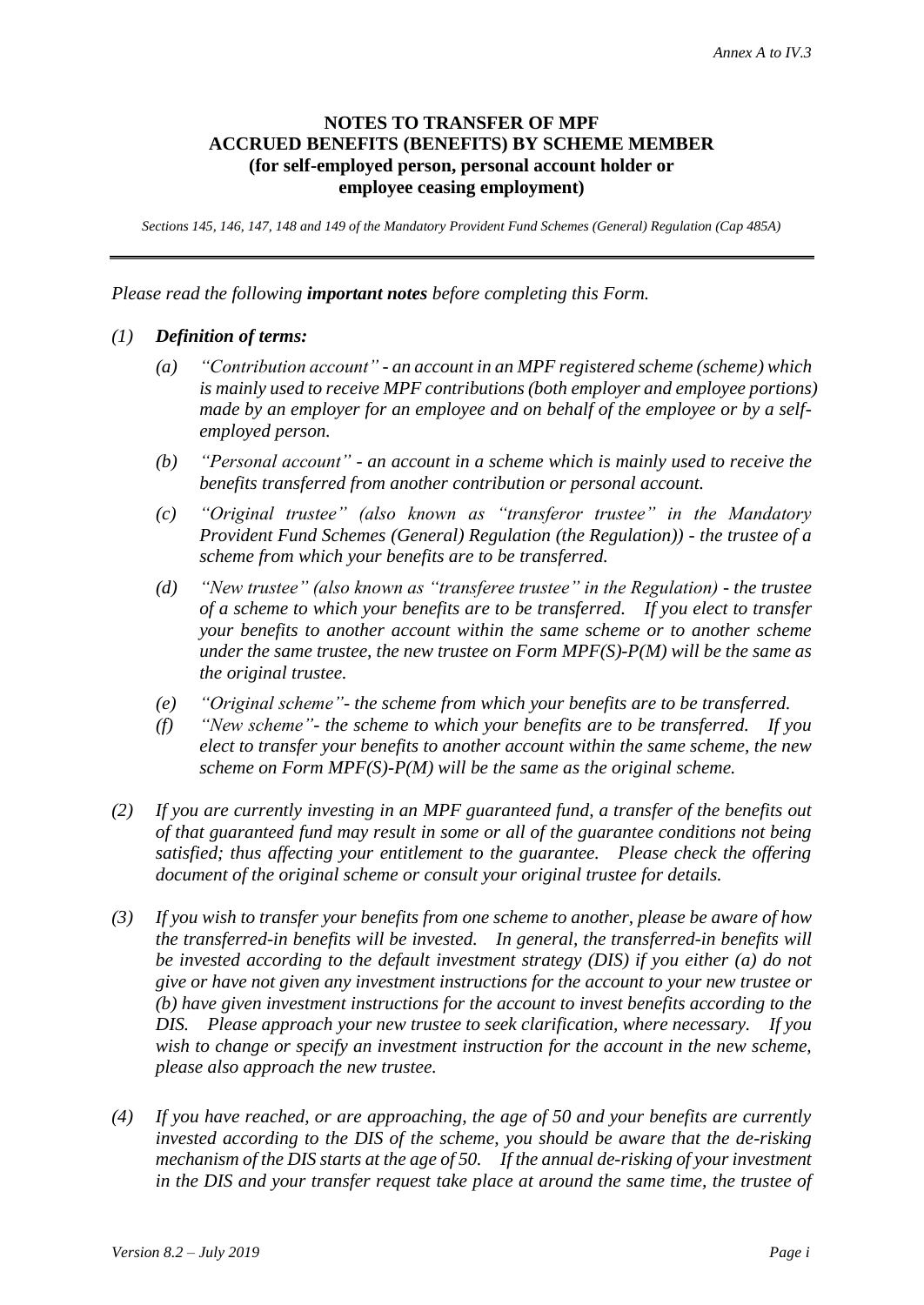*the scheme shall sequence the de-risking and the transfer request in accordance with its procedures and in compliance with the Mandatory Provident Fund Schemes Ordinance. Please consult the relevant trustee(s) if you wish to know the details of how the trustee(s) will handle these transactions.*

- *(5) Please ensure that you have a personal account or a contribution account in the new scheme. Otherwise, you have to enrol in that scheme before you submit Form MPF(S)- P(M) to the new trustee.*
- *(6) If you wish to transfer-out the benefits from more than one accounts, you should submit a separate Form MPF(S)-P(M) for each of those accounts.*
- *(7) If you wish to transfer-out the benefits from your contribution account during employment, you should complete Form MPF(S)-P(P).*
- *(8) For each account, a scheme member should transfer the entirety of his benefits therein in a lump sum except the part of the benefits derived from voluntary contributions which the scheme member may elect to withdraw in accordance with the governing rules of the original scheme.*
- *(9) In order to prevent a third party from filling in incorrect information, please DO NOT sign on a blank form. After the completed Form MPF(S)-P(M) has been received by the new trustee, the administration procedures taken by the trustees may not be reversible.*
- *(10) If any information provided on Form MPF(S)-P(M) (including the signature) is incorrect or incomplete, the trustees may not be able to process your benefit transfer request.*
- *(11) Please refer to the publication of the Mandatory Provident Fund Schemes Authority (MPFA) available from the MPFA website (www.mpfa.org.hk) for the factors to consider when choosing a scheme and the potential risks involved in MPF investment.*
- *(12) Information about the new scheme is set out in the offering document of that scheme. This information will assist you in making a decision about whether to make a transfer of benefits to that scheme. Please contact the relevant trustee for enquiries about account details and information on specific schemes or funds.*
- *(13) If you wish to make enquiries or seek assistance in relation to your election to transfer benefit, please contact your original trustee or new trustee. For general enquiries regarding benefit transfer, you may contact the MPFA via e-mail: [mpfa@mpfa.org.hk](mailto:mpfa@mpfa.org.hk) or hotline: 2918 0102.*

### **~END~**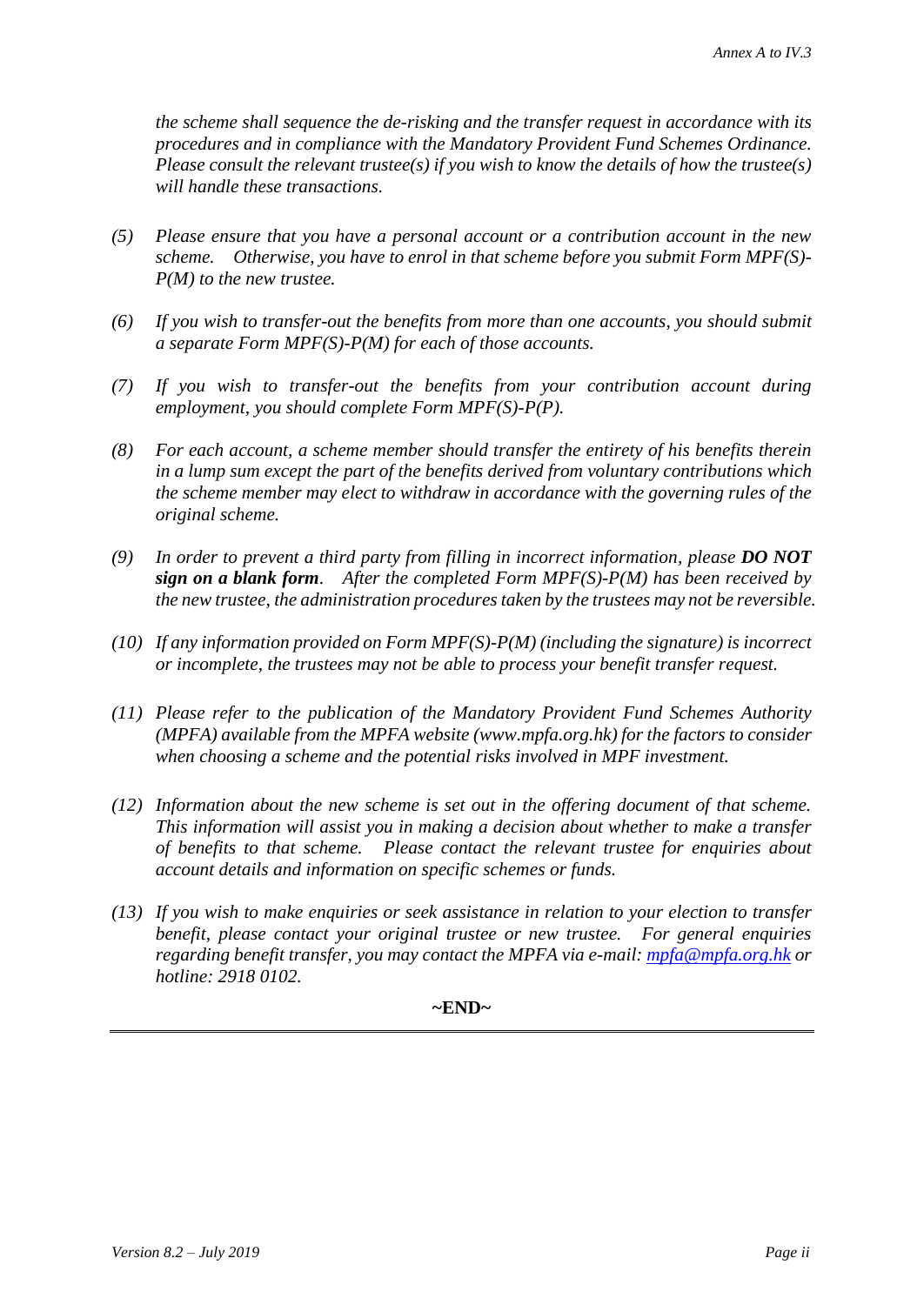**[This page is blank. Please complete Form MPF(S)-P(M) at page 1 to page 3 and submit it to the new trustee after completion.]**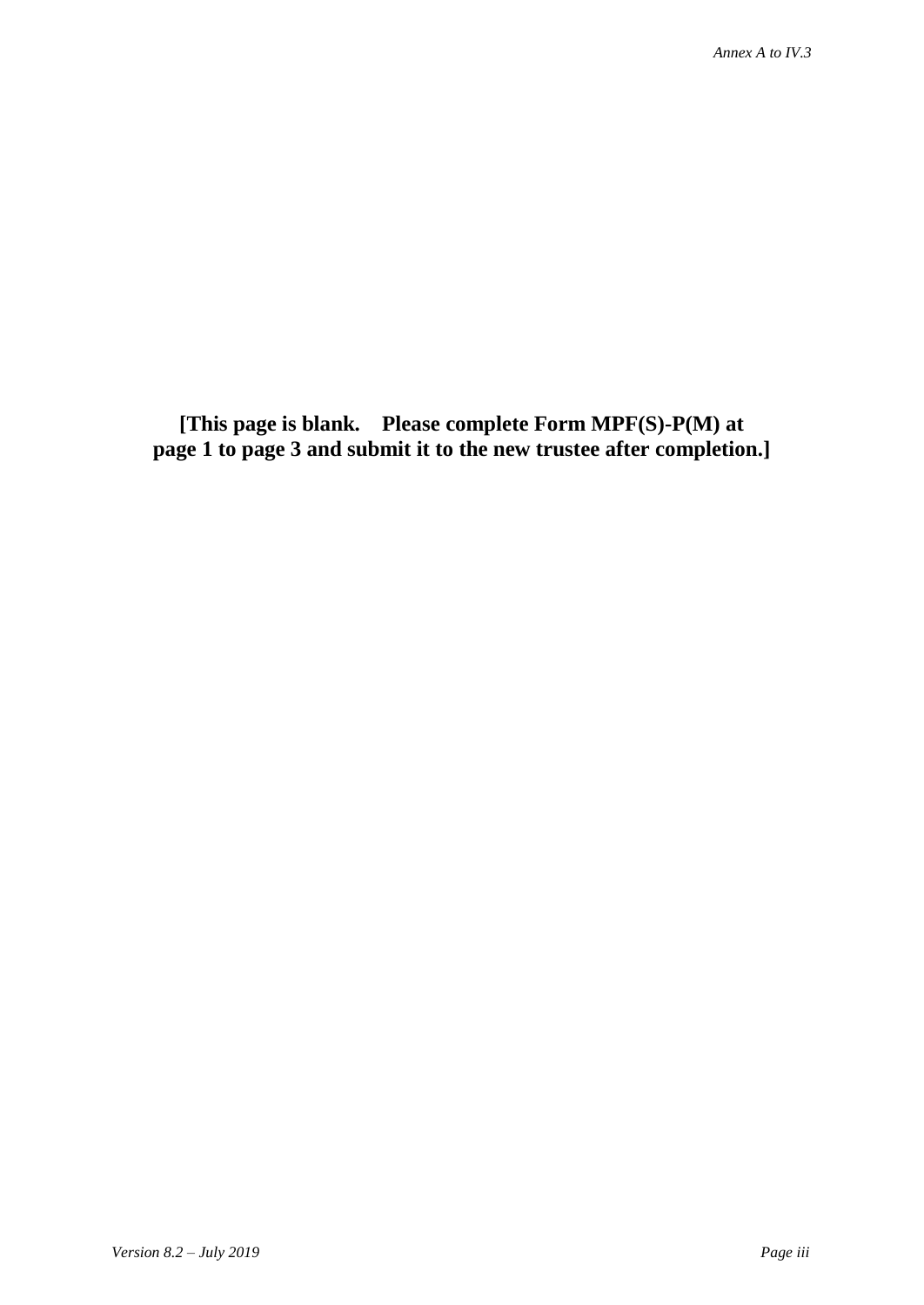# **FORM MPF(S) - P(M)**

## **SCHEME MEMBER'S REQUEST FOR FUND TRANSFER FORM (for self-employed person, personal account holder or employee ceasing employment)**

*Sections 145, 146, 147, 148 and 149 of the Mandatory Provident Fund Schemes (General) Regulation (Cap 485A)*

*(a) Please use BLOCK LETTERS to complete this Form.*

*(b) \*means delete whichever is inappropriate. Please insert "N.A." if not applicable.*

*(c) The personal data to be supplied in support of this election of transfer are to be used for processing your election of transfer. The personal data you supply may, for such purpose, be transferred to the trustee(s) concerned, the relevant service provider(s), and the government or regulatory bodies including the Mandatory Provident Fund Schemes Authority (MPFA).*

#### **SECTION I – SCHEME MEMBER'S DETAILS**

| (1) | Name:<br>(as shown on your Hong        |        | Surname:<br>(a)                       |                                                    |                                         |  |  |
|-----|----------------------------------------|--------|---------------------------------------|----------------------------------------------------|-----------------------------------------|--|--|
|     | Kong Identity (HKID)<br>Card $Note 1)$ |        | Other Name:<br>(b)                    |                                                    |                                         |  |  |
| (2) | Identification:                        |        | <b>HKID</b> Card number:<br>(a)       |                                                    |                                         |  |  |
|     |                                        |        | (b) Passport number:                  |                                                    |                                         |  |  |
|     |                                        |        |                                       | ( <i>ONLY</i> for scheme member without HKID Card) |                                         |  |  |
| (3) | Contact details:                       |        | (a)                                   | Daytime phone number:                              |                                         |  |  |
|     |                                        |        | (b)                                   | Mobile phone number:                               |                                         |  |  |
|     |                                        |        | (c) Email address $(if any)$ :        |                                                    |                                         |  |  |
| (4) | Correspondence address:                |        |                                       |                                                    |                                         |  |  |
|     |                                        |        |                                       |                                                    |                                         |  |  |
|     | Flat/Room                              | Floor  | <b>Block</b>                          |                                                    | <b>Building</b>                         |  |  |
|     |                                        |        |                                       |                                                    |                                         |  |  |
|     |                                        | Estate |                                       | Street no.                                         | <b>Street</b>                           |  |  |
|     |                                        |        |                                       |                                                    | * Hong Kong / Kowloon / New Territories |  |  |
|     |                                        |        | District / country (if not Hong Kong) |                                                    |                                         |  |  |

#### **SECTION II – TRANSFER INFORMATION**

(5) MPF account information in the original scheme:

| Name of original scheme $Note 2$ .                                                                 |  |
|----------------------------------------------------------------------------------------------------|--|
| Type of MPF account (please select ONE of the following accounts and $\checkmark$ as appropriate): |  |

 $\Box$  Personal account *OR*  $\Box$  Contribution account

Scheme member's account number Note 2: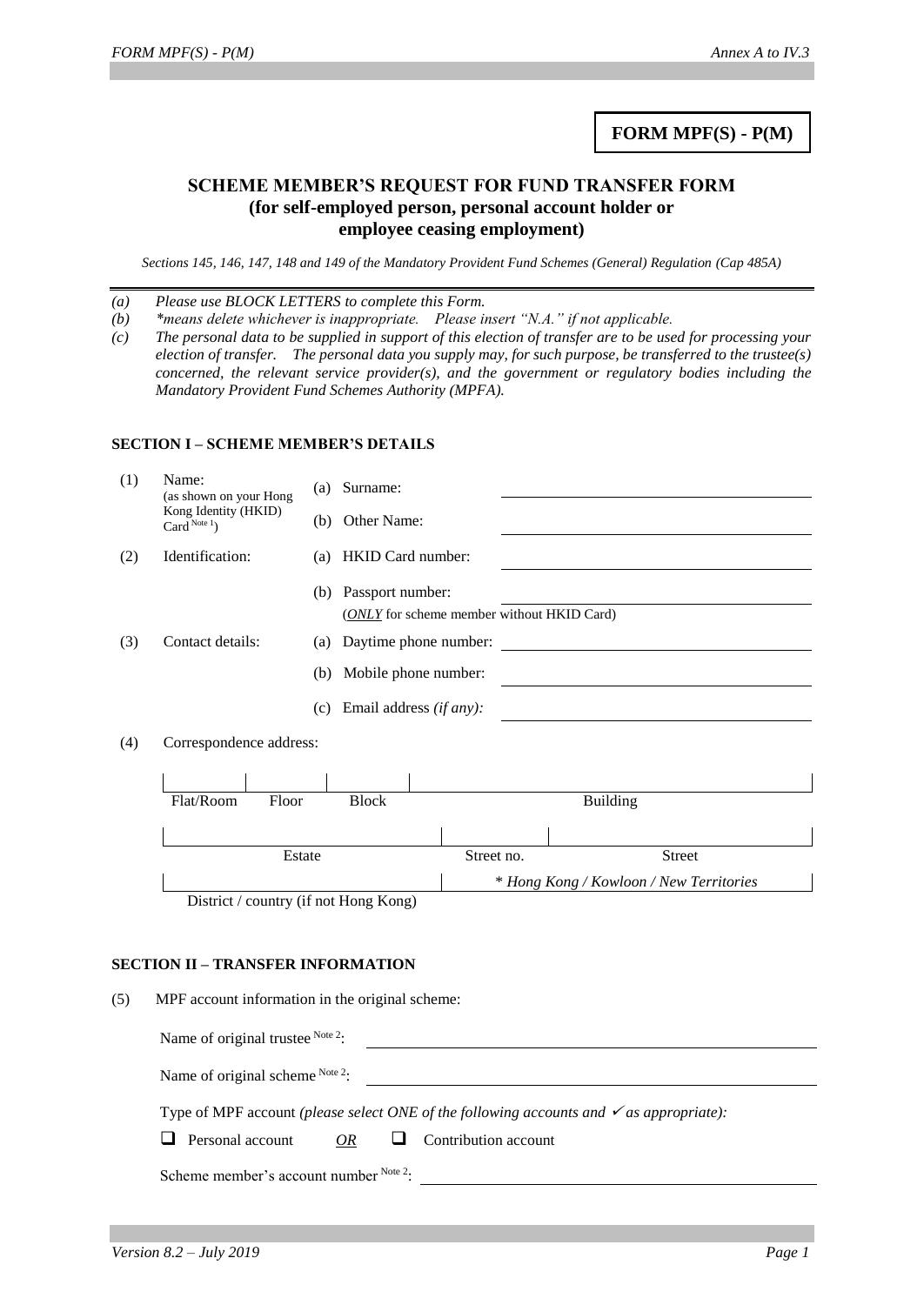(6) Details of former employment *(applicable for employee who wishes to transfer-out the benefits from a contribution account after cessation of employment)*:  $N$ <sub>ame</sub> of former employed

|  | Name of former employer: |  |  |
|--|--------------------------|--|--|
|  |                          |  |  |

Employer's identification number  $N^{ote 3}$ :

| Details of self-employed status (applicable for self-employed person only): |                                                                                                                                                                                      |    |           |  |  |
|-----------------------------------------------------------------------------|--------------------------------------------------------------------------------------------------------------------------------------------------------------------------------------|----|-----------|--|--|
|                                                                             | Please indicate your reason of transfer and $\checkmark$ as appropriate.                                                                                                             |    |           |  |  |
|                                                                             | Cessation of self-employment, with effect from:                                                                                                                                      |    |           |  |  |
|                                                                             | I will remain in self-employment and my benefits will be<br>transferred to another scheme stated in section $III(8)$ .<br>Contributions to the original scheme should be paid up to: | DD | <b>MM</b> |  |  |
|                                                                             |                                                                                                                                                                                      | DD | MМ        |  |  |

### **SECTION III – TRANSFER OPTIONS**

(8) MPF account information in the new scheme:

I elect to transfer the benefits derived from the mandatory contributions in my account stated in section II(5) to the following account *(Please select option (a),(b) OR (c) and*  $\checkmark$  *as appropriate)*:

| (a) | To my contribution account with my new employer                        |
|-----|------------------------------------------------------------------------|
|     | Name of new trustee Note 4:                                            |
|     | Name of new scheme Note 4:                                             |
|     | Scheme member's account number Note 4:                                 |
|     | Name of new employer:                                                  |
|     | Employer's identification number Note 3:                               |
| (b) | To my designated account in the new scheme                             |
|     | Name of new trustee $^{Note 4}$ :                                      |
|     | Name of new scheme Note 4:                                             |
|     | Scheme member's account number Note 4:                                 |
| (c) | Retained in the original scheme as personal account (where applicable) |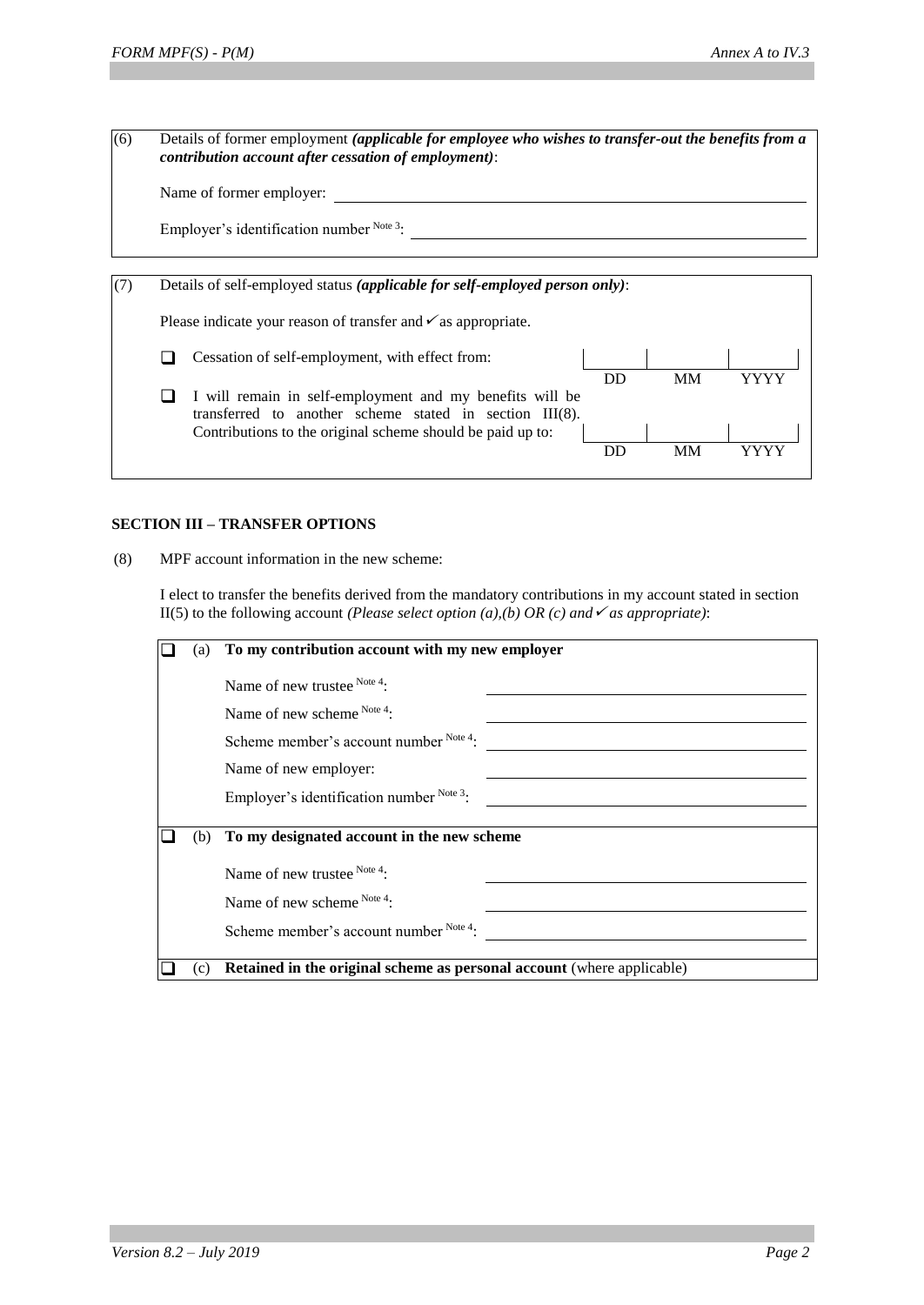(9) Arrangement of my voluntary contributions Note 5 (if any) in my account stated in section II(5).

Please select option (a) OR (b) and  $\checkmark$  as appropriate.

*(Remarks: If you do not select any options but there are benefits derived from voluntary contributions, those benefits will be handled in the same way as those stated in section III(8). If there are no such benefits in your account and you have made an election in section III(9), the selected option will not be processed.)*

| (a) | $III(8)$ .                                                               |  | Transferred together with the benefits derived from the mandatory contributions as in section                                                                                                                                                                                                                                                                                                           |
|-----|--------------------------------------------------------------------------|--|---------------------------------------------------------------------------------------------------------------------------------------------------------------------------------------------------------------------------------------------------------------------------------------------------------------------------------------------------------------------------------------------------------|
| (b) | Withdrawn in accordance with the governing rules of the original scheme. |  |                                                                                                                                                                                                                                                                                                                                                                                                         |
|     |                                                                          |  | Method of payment (please $\checkmark$ as appropriate):                                                                                                                                                                                                                                                                                                                                                 |
|     | (i)                                                                      |  | By cheque                                                                                                                                                                                                                                                                                                                                                                                               |
|     | (11)                                                                     |  | By depositing directly in a bank account under the name of scheme member only (a)<br>bank account under the name of a third party is not applicable). (This option is<br>applicable only to trustees who provide such services and there may be bank charges<br>involved. Please check with the original trustee for details.)<br>Name of bank account holder:<br>Name of bank:<br>Bank account number: |

### **SECTION IV – TERMINATION OF MPF ACCOUNT WITH NO RESIDUAL BALANCE (IF APPLICABLE)**

(10) I hereby give the original trustee an instruction to terminate my relevant MPF member account as referred to in section II(5) upon transfer of the full benefits to the new trustee and there is no residual balance in the said account.

### **SECTION V – AUTHORIZATION AND DECLARATION**

- (11) I hereby give consent to the new trustee and the MPFA to disclose information supplied by me in support of this election of transfer to the trustee(s) concerned and the relevant service provider(s), or to enable such party or parties to access or disclose relevant information for processing my election of transfer.
- (12) I declare that:
	- (a) I have read and understood the Notes to Transfer of MPF Accrued Benefits (Benefits) by Scheme Member and the Explanatory Notes; and
	- (b) to the best of my knowledge and belief, the information given in this Form is correct and complete.

Signature of the scheme member Note 6 Date